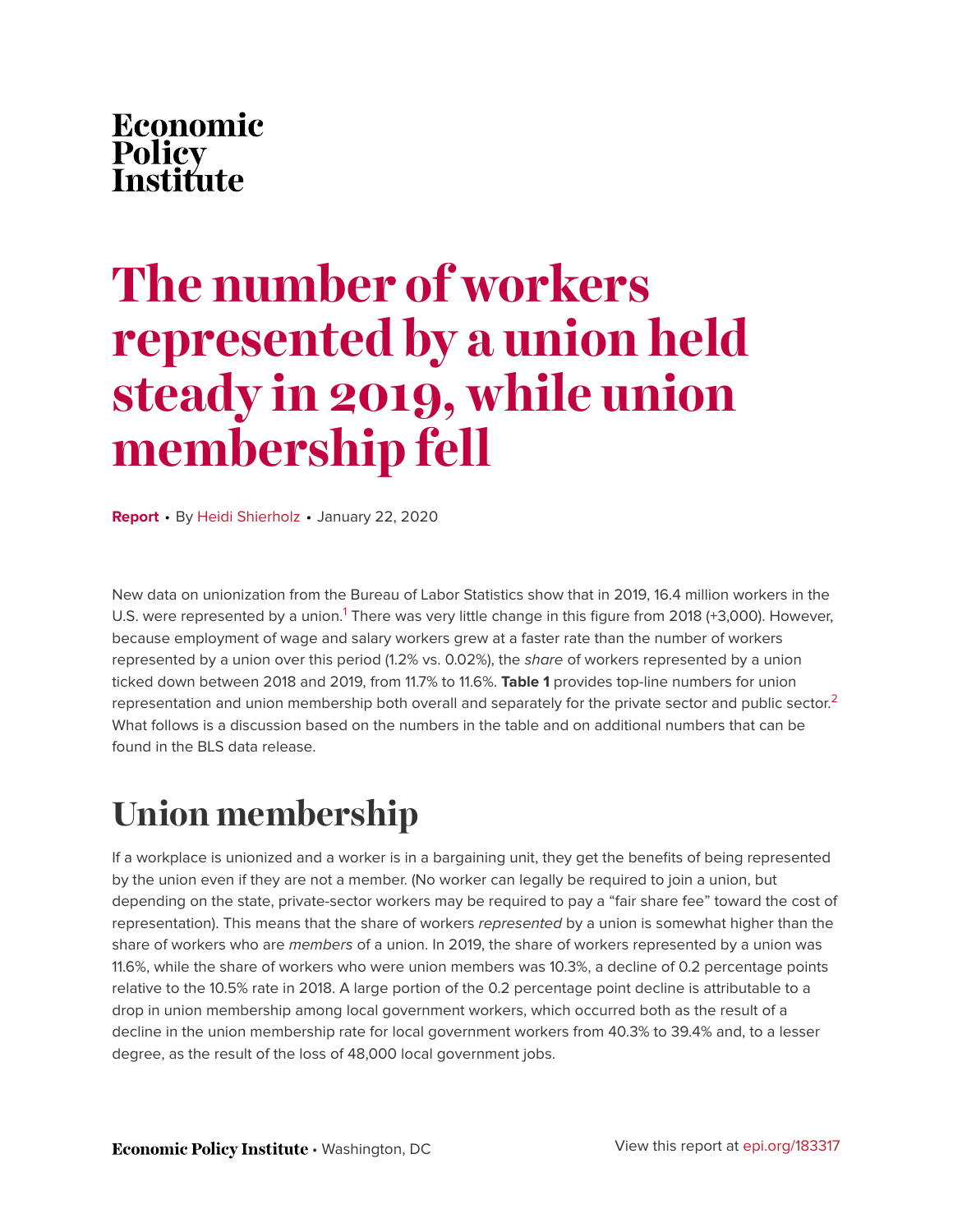|                     |                           | All         | <b>Private</b><br>sector | <b>Public</b><br>sector |
|---------------------|---------------------------|-------------|--------------------------|-------------------------|
| 2018                | <b>Total employed</b>     | 140,099,000 | 118,968,000              | 21,131,000              |
|                     | Union members             | 14,744,000  | 7,578,000                | 7,167,000               |
|                     | Represented by a<br>union | 16,380,000  | 8,512,000                | 7,868,000               |
|                     | Membership rate           | 10.5%       | 6.4%                     | 33.9%                   |
|                     | Coverage rate             | 11.7%       | 7.2%                     | 37.2%                   |
| 2019                | <b>Total employed</b>     | 141,737,000 | 120,714,000              | 21,023,000              |
|                     | Union members             | 14,574,000  | 7,508,000                | 7,066,000               |
|                     | Represented by a<br>union | 16,383,000  | 8,562,000                | 7,821,000               |
|                     | Membership rate           | 10.3%       | 6.2%                     | 33.6%                   |
|                     | Coverage rate             | 11.6%       | 7.1%                     | 37.2%                   |
| 2018-2019<br>change | <b>Total employed</b>     | 1,638,000   | 1,746,000                | $-108,000$              |
|                     | Union members             | $-170,000$  | $-70,000$                | $-101,000$              |
|                     | Represented by a<br>union | 3,000       | 50,000                   | $-47,000$               |
|                     | Membership rate           | $-0.2$      | $-0.2$                   | $-0.3$                  |
|                     | Coverage rate             | $-0.1$      | $-0.1$                   | 0.0                     |

#### Table 1 **Unionization of U.S. workers, 2018–2019**

\* Totals may vary slightly due to rounding.

**Source:** Bureau of Labor Statistics Current Population Survey data on employment and union affiliation

**Economic Policy Institute** 

# **The impact of** *Janus***?**

<span id="page-1-1"></span><span id="page-1-0"></span>Do these numbers tell us anything about the impact of the June 2018 Supreme Court decision in *Janus v. AFSCME Council 31*? [3](#page-3-2) It's difficult to say. The *Janus* decision means that state and local government unions are not allowed to charge workers fair share fees. It was already illegal for members of a bargaining unit to be required to either join a union or to pay for political activities; the intended effect of *Janus* by those who backed it was to undermine the finances of public-sector unions by exposing them to the "free rider" problem.<sup>[4](#page-3-3)</sup> The meaningful decline in the union membership rate among local government workers (from 40.3% to 39.4%) might suggest *Janus* is having its intended effect. However, there was not a similar decline among state government workers. The share of state government workers who are members of unions *rose* substantially between 2018 and 2019, from 28.6% to 29.4%. The BLS data on unionization simply do not provide enough information at this point to determine the impact of *Janus*.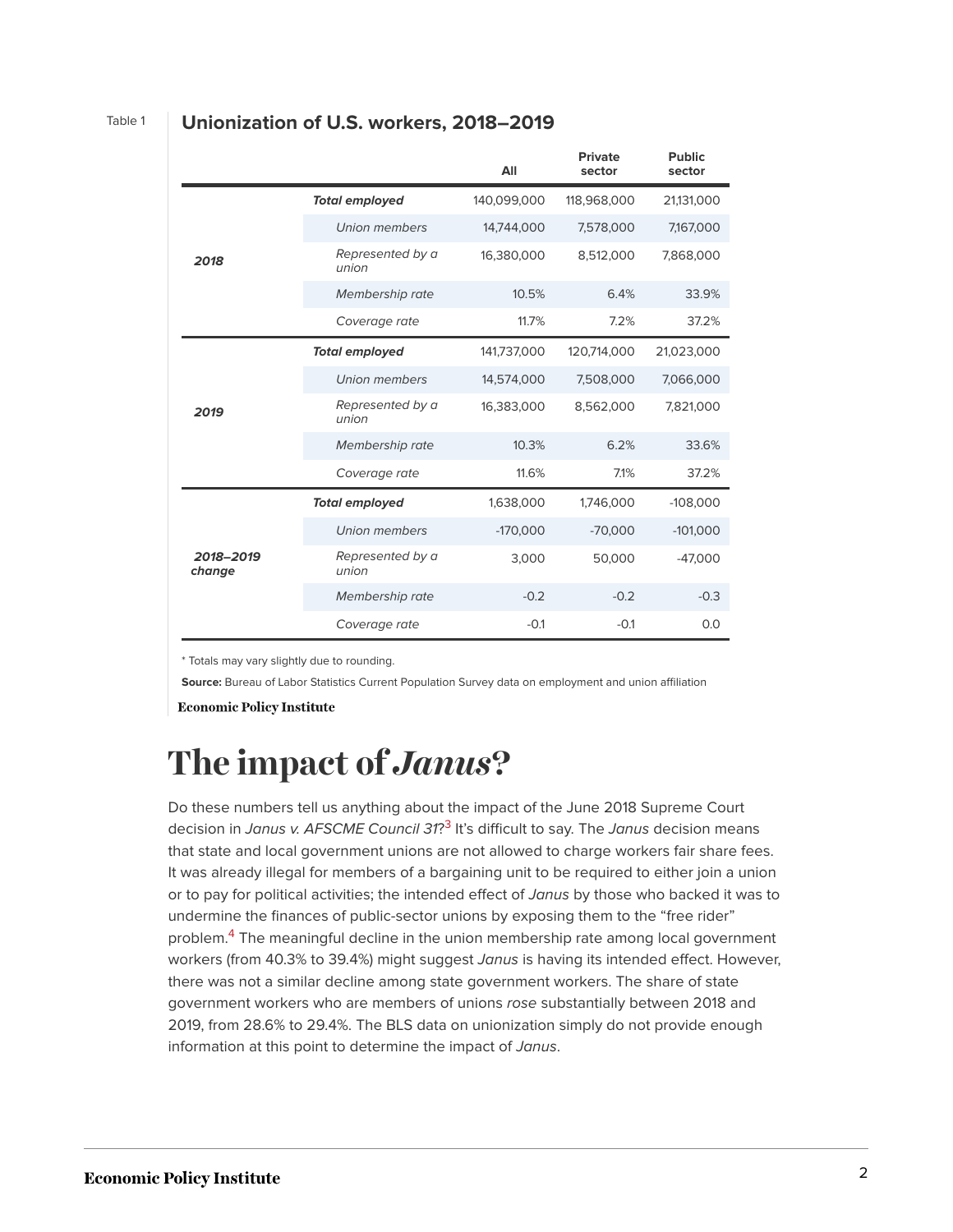### **Union coverage by sector, demographic, and state**

In the private sector, the number of workers represented by a union increased by 50,000 in 2019, or 0.6%. But due to the 1.5% increase in private-sector employment, the share of private-sector workers represented by a union ticked down, from 7.2% to 7.1%. The biggest gains in private-sector unionization were in health care and social assistance, while the biggest losses were in retail trade.

The total number of public-sector workers (federal, state, and local government workers combined) who were represented by a union declined by 47,000 in 2019, or -0.6%. However, employment in the public sector declined at almost the same rate, so the share of public-sector workers represented by a union held steady at 37.2% (with gains in the coverage rate at the state level offsetting losses at the federal and local levels).

The share of workers represented by a union in 2019 was similar among men and women, with 12.1% of men and 11.0% of women represented by a union. The decline in union coverage in 2019 was 0.1 percentage points for both men and women. By race and ethnicity, black workers experienced the biggest decline in union coverage in 2019, declining from 13.8% to 12.7%. Nevertheless, among major racial and ethnic groups, black workers still had the highest union coverage in 2019 at 12.7%. Asian workers had the lowest rate, at 10.0%, but Asian workers experienced the biggest coverage rate increase in 2019, rising from 9.5% to 10.0%. By age, there was an increase in union coverage in 2019 among workers under the age of 45 (+127,000), while workers age 45 or older saw a decline (-125,000).

The states with the largest shares of workers represented by unions in 2019 are Hawaii (25.5%), New York (22.7%), Washington (20.2%), Rhode Island (19.0%), and Alaska (18.7%), whereas the states with the smallest shares of workers represented by unions are South Carolina (2.7%), North Carolina (3.4%), Georgia (5.0%), Virginia (5.2%), and Texas (5.2%). The largest increases in the number of workers represented by unions in 2019 were in California, Florida, New Jersey, Missouri, and Maryland, whereas the biggest losses were in New York, Ohio, Colorado, Massachusetts, and Minnesota.

## **Long-run trends in union coverage**

<span id="page-2-1"></span><span id="page-2-0"></span>Where do these numbers fit into long-run trends? The share of workers represented by a union nationally dropped from 27.0% to 11.6% between 1979 and 2019, meaning the union coverage rate is now well less than half where it was 40 years ago (the decline over this period was from 32.4% to 12.1% for men and from 19.8% to 11.0% for women).<sup>[5](#page-3-4)</sup> It is worth noting that the erosion of union coverage is not because workers don't want unions anymore—survey data show that in fact, a *higher* share of nonunion workers today say they would vote for a union in their workplace than was the case 40 years ago.<sup>[6](#page-4-0)</sup> One key contributor to the decline of unions is fierce corporate opposition to union organizing. It is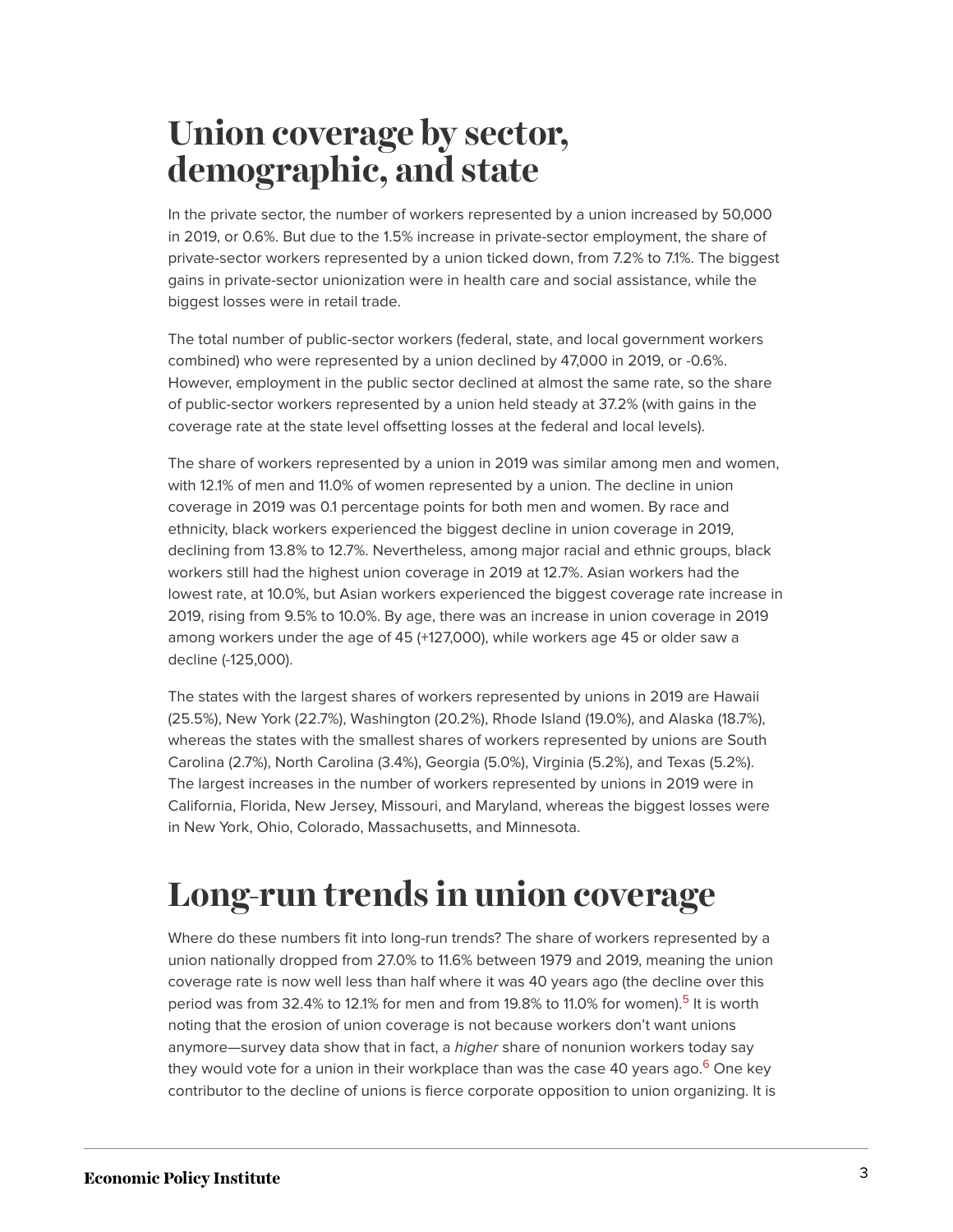<span id="page-3-5"></span>now standard, when workers seek to organize, for employers to hire union avoidance consultants to coordinate intense anti-union campaigns. We estimate that employers spend nearly \$340 million per year hiring union avoidance advisers to help them prevent employees from organizing.<sup>[7](#page-4-1)</sup> And though the National Labor Relations Act makes it illegal for employers to intimidate, coerce, or fire workers in retaliation for participating in unionorganizing campaigns, the penalties are grossly insufficient to provide a meaningful disincentive for such behavior. In more than two in five union elections, employers are charged with illegal behavior, and in at least one in five union elections, employers are charged with illegally firing workers who are involved in organizing.<sup>[8](#page-4-2)</sup>

<span id="page-3-7"></span><span id="page-3-6"></span>Despite these attacks on union organizing, policymakers have neglected to update labor law to ensure workers truly have the right to come together to improve their wages and working conditions. Fundamental reform is necessary. Policymakers have introduced legislation, the Protecting the Right to Organize (PRO) Act and the Public Sector Freedom to Negotiate Act, that would make crucial reforms to current labor law.<sup>[9](#page-4-3)</sup> A vote on the PRO Act in the House is expected within the next few weeks. These bills would help restore union coverage and the right to representation on the job, and Congress should pass them immediately.

#### **Endnotes**

- <span id="page-3-0"></span>[1.](#page-0-0) Bureau of Labor Statistics, ["Union Members Summary](https://www.bls.gov/news.release/union2.nr0.htm)" (economic news release), January 22, 2020.
- <span id="page-3-1"></span>[2.](#page-0-1) Employment numbers in Table 1 are from the Current Population Survey (CPS). The data source typically cited for employment is the Current Employment Statistics (CES) survey because it is a much bigger survey. However, while the CPS includes information on union affiliation, the CES does not. To do a proper analysis of changes in union affiliation, it is important to use employment and union affiliation data from the same respondents. It is worth noting, however, that employment changes in the two surveys were slightly different. In particular, while the CPS shows a small decline in public sector employment of 107,000 in 2019, the CES shows a small increase of 127,000. Given that when the two surveys show different outcomes the rule of thumb is to put more weight on the CES because it has a much larger sample size, it is likely that public sector employment increased slightly between 2018 and 2019 rather than declining slightly. Source for CES data: Bureau of Labor Statistics, Current Employment Statistics, public data series accessed through the [CES National Databases](https://www.bls.gov/ces/data/home.htm) and through series reports, accessed January 10, 2020.
- <span id="page-3-2"></span>[3.](#page-1-0) Celine McNicholas, "[In 5–4 Decision, Supreme Court Undercuts Workers' Freedom to Organize"](https://www.epi.org/press/in-5-4-decision-supreme-court-undercuts-workers-freedom-to-organize/) (statement), Economic Policy Institute, June 27, 2018.
- <span id="page-3-3"></span>[4.](#page-1-1) Celine McNicholas, Zane Mokhiber, and Marni von Wilpert, "*Janus* [and Fair Share Fees: The](https://www.epi.org/publication/janus-and-fair-share-fees-the-organizations-financing-the-attack-on-unions-ability-to-represent-workers/) [Organizations Financing the Attack on Unions' Ability to Represent Workers](https://www.epi.org/publication/janus-and-fair-share-fees-the-organizations-financing-the-attack-on-unions-ability-to-represent-workers/)," Economic Policy Institute, February 2018; Economic Policy Institute, ["36 Prominent Economists, Including 3 Nobel](https://www.epi.org/press/36-prominent-economists-including-3-nobel-laureates-explain-to-the-supreme-court-why-the-anti-union-position-in-janus-is-simply-wrong-as-a-matter-of-basic-economics/) [Laureates, Explain to the Supreme Court Why the Anti-Union Position in](https://www.epi.org/press/36-prominent-economists-including-3-nobel-laureates-explain-to-the-supreme-court-why-the-anti-union-position-in-janus-is-simply-wrong-as-a-matter-of-basic-economics/) *Janus* Is Simply Wrong as [a Matter of Basic Economics](https://www.epi.org/press/36-prominent-economists-including-3-nobel-laureates-explain-to-the-supreme-court-why-the-anti-union-position-in-janus-is-simply-wrong-as-a-matter-of-basic-economics/)" (press release), January 18, 2018.
- <span id="page-3-4"></span>[5.](#page-2-0) Historical data are from EPI's State of Working America data library, ["Union Coverage"](https://www.epi.org/data/#?subject=unioncov) table, last updated August 6, 2019.